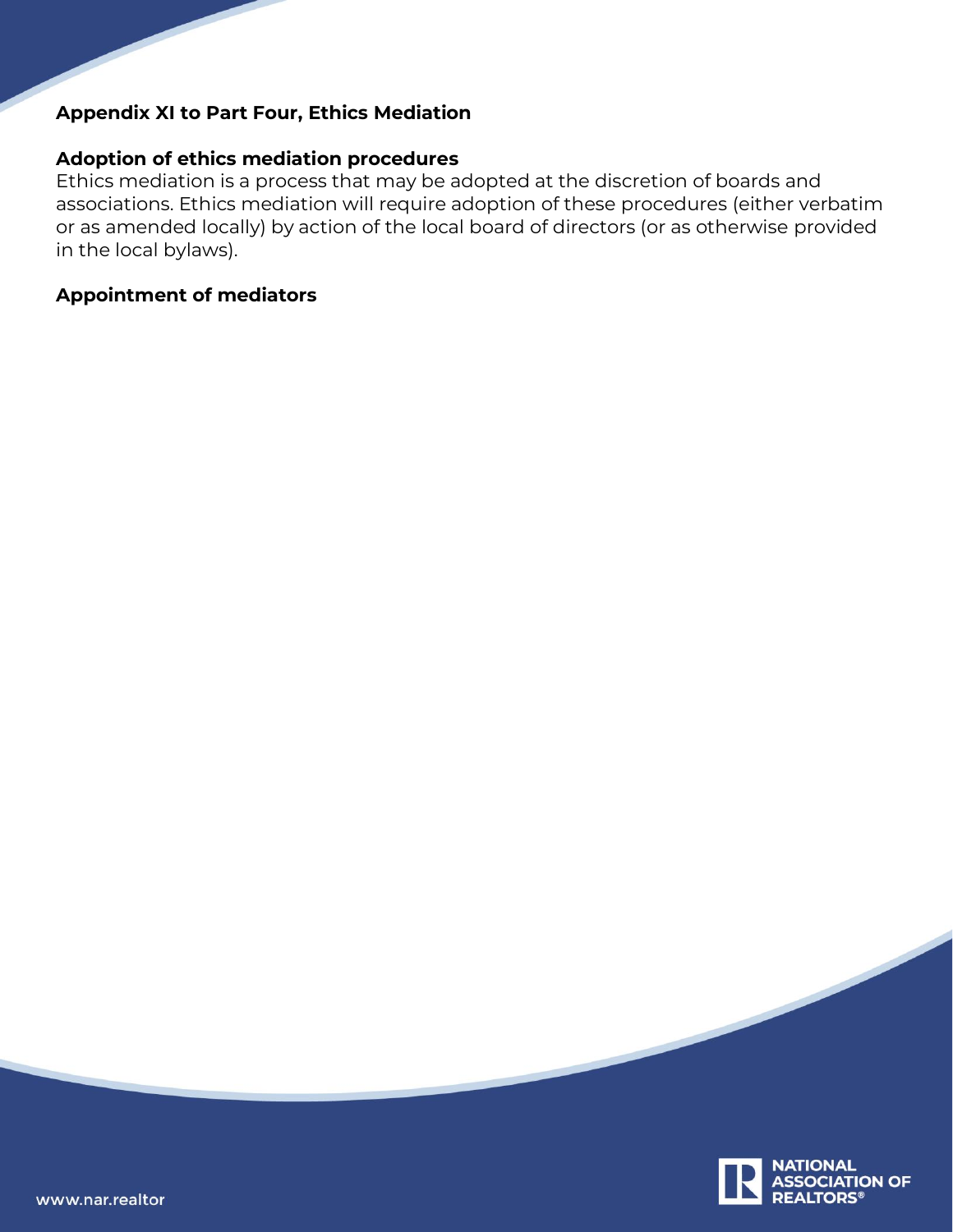## **Referral of complaints to the mediator**

When either a written ethics complaint in the appropriate form is reviewed by the Grievance Committee and the Grievance Committee concludes that a hearing is warranted, or when a general letter of inquiry or complaint is received, and the matter(s) complained of do not involve a possible violation of the "public trust", the materials received will be referred to the ethics mediator who will contact the parties to schedule a meeting at a mutually agreeable time. "Public trust" refers to misappropriation of client or customer funds or property, discrimination against the protected classes under the Code of Ethics, or fraud.

During the mediation session the mediator will encourage all parties to openly and candidly discuss all issues and concerns giving rise to the inquiry or complaint, and to develop a resolution acceptable to all of the parties. In the event the mediator concludes that a potential violation of the public trust may have occurred, the mediation process shall be immediately terminated, and the parties shall be advised of their right to pursue a formal ethics complaint, to pursue a complaint with any appropriate governmental or regulatory body, to pursue litigation, or to pursue any other available remedy.

## **Nature of the mediated resolution**

The mediator and the parties have considerable latitude in fashioning a mutually acceptable resolution. Resolutions can include, but are not limited to, payment of disputed funds, repairs or restoration of property, written or oral apology, or acknowledgement of a violation of the Code of Ethics. In cases where a REALTOR® acknowledges that the Code has been violated, that admission may be sufficient to resolve the matter or, alternatively, the parties may agree that discipline should be imposed. The discipline may, at the agreement of all parties, include any of the forms of discipline established in the *Code of Ethics and Arbitration Manual* and may also include payment of monies to the complainant or to a third party. Also, the parties may agree that the complainant will withdraw a complaint or agree not to file a formal, written ethics complaint in return for the respondent's action or acknowledgement. Again, any discipline imposed must be agreed to by all of the parties.

## **Referrals to the Grievance Committee or to state regulatory bodies**

Ethics mediators cannot refer concerns they have regarding the conduct of any party to mediation to the Grievance Committee, to the state real estate licensing authority or to any other regulatory body. This prohibition is intended to ensure impartiality and avoid the possible appearance of bias. Mediators are, however, authorized to refer concerns that the public trust may have been violated to the Grievance Committee.

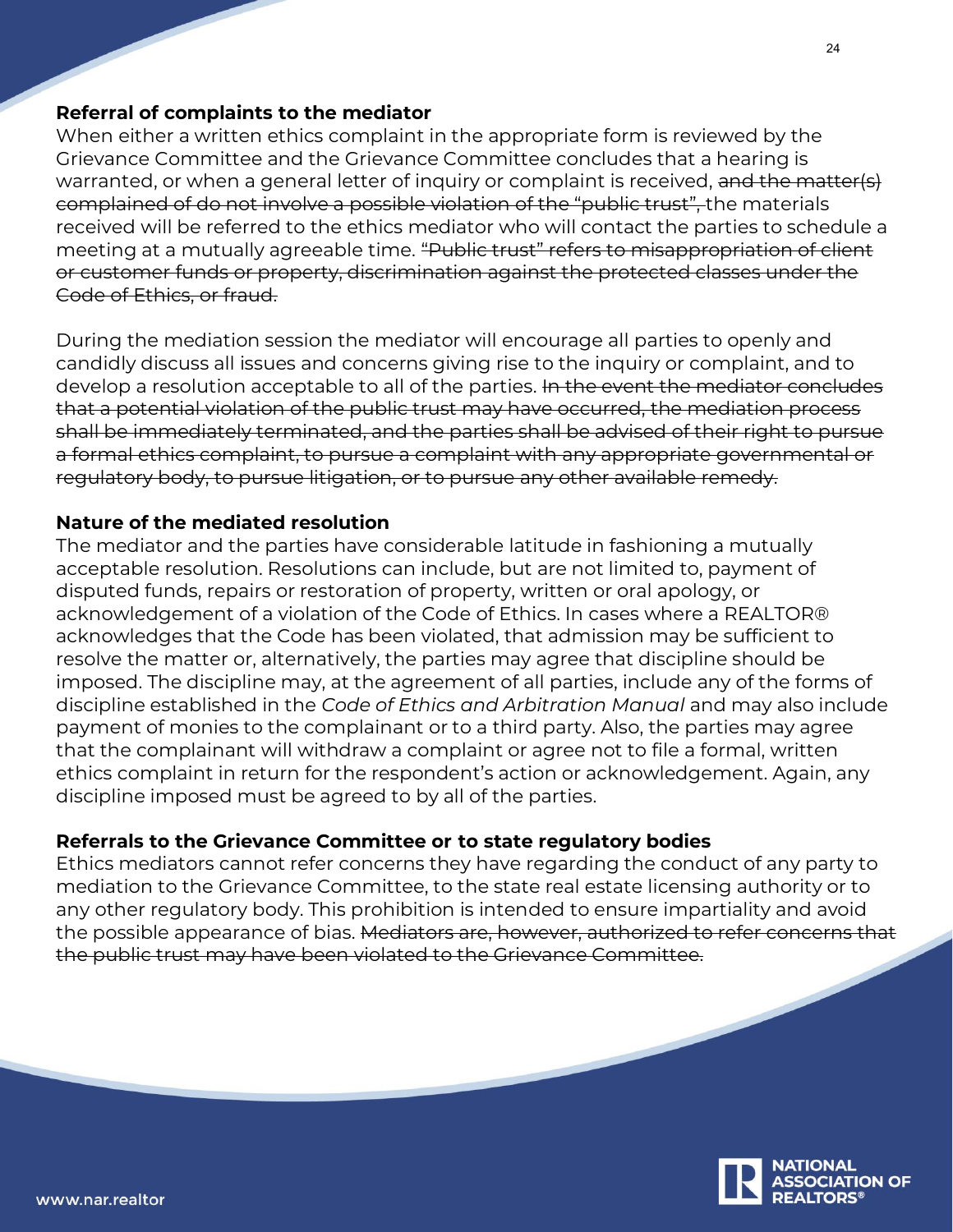## **Refusal to comply with agreed upon discipline**

Failure or refusal of a respondent to comply with the terms of any mutually agreed on resolution shall entitle the complaining party to resubmit the original complaint or, where a formal complaint in the appropriate form had not been filed, to file an ethics complaint. The time the matter was originally brought to the board or association's attention shall be considered the filing date for purposes of determining whether an ethics complaint is timely filed.

Associations will continue to process filed ethics complaints until withdrawn by the complainant.

## **Confidentiality of mediation process**

The allegations, discussions, and decisions rendered in ethics mediation proceedings are confidential and shall not be reported or published by the board, any member of a tribunal, or any party under any circumstances except those established in the *Code of Ethics and Arbitration Manual* of the National Association as from time to time amended.

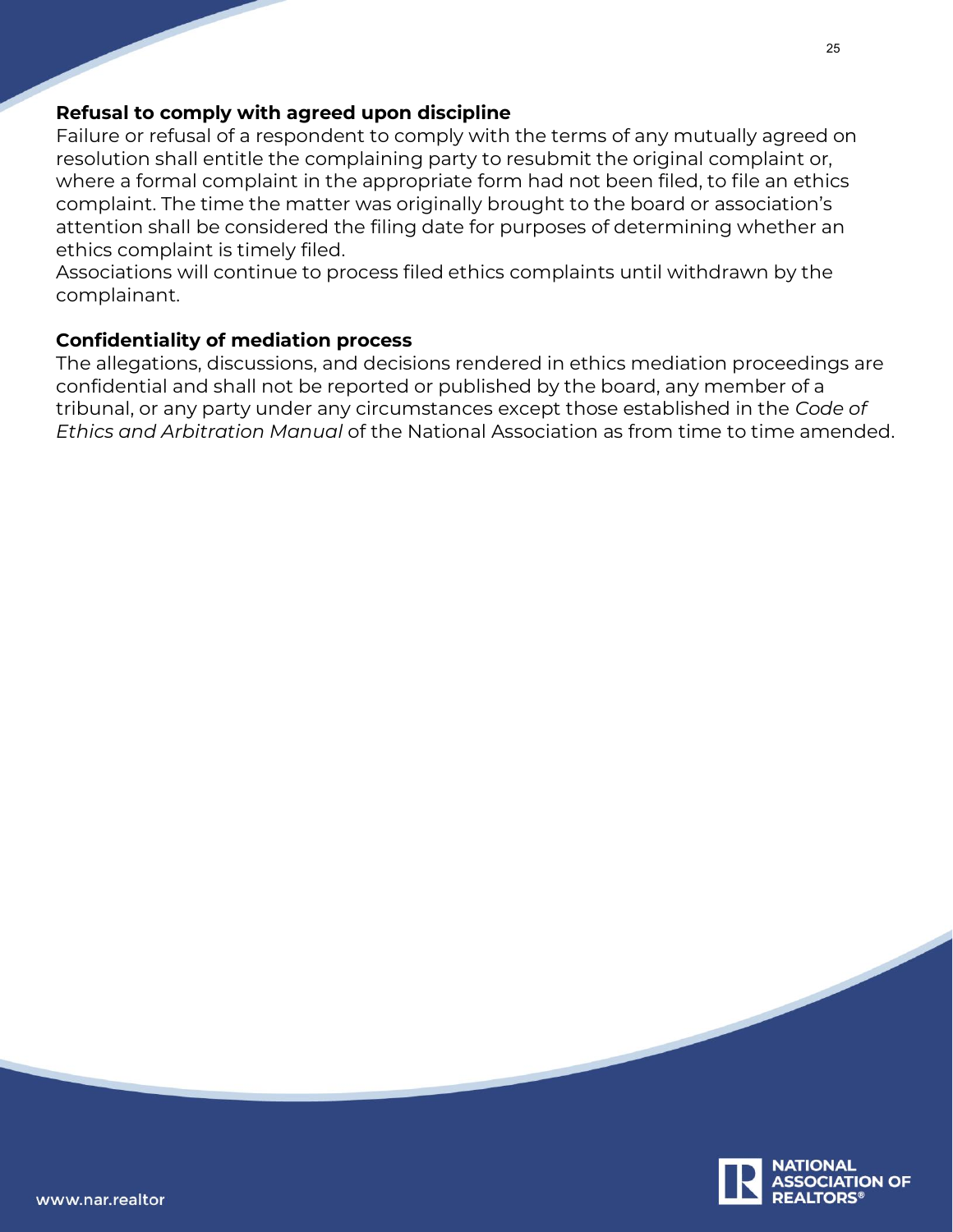## **Changes to NAR's Local and State Association Ombudsman Services Policy**

Professional Standards Policy Statement #59, Associations to Provide Ombudsman Services, in the current NAR Code of Ethics and Arbitration Manual, provides as follows: Every local and state association of REALTORS® is required to offer, either directly or as part of a cooperative enforcement agreement (consistent with Professional Standards Statement #40, Cooperative Enforcement Agreements), ombudsman services to members, clients, and consumers on or before January 1, 2016.

An ombudsman is an individual appointed to receive and resolve disputes through constructive communication and advocating for consensus and understanding. Ombudsman procedures are intended to provide enhanced communications and initial problem-solving capacity at the local level. All associations must provide ombudsman services to their members and members' clients and customers consistent with Professional Standards Policy Statement #59, Associations to Provide Ombudsmen Services, Code of Ethics and Arbitration Manual.

## **Introduction**

Boards and associations of REALTORS® are charged with the responsibility of receiving and resolving ethics complaints. This obligation is carried out by local, regional and state grievance committees and professional standards committees.

Many "complaints" received by boards and associations do not expressly allege violations of specific Articles of the Code of Ethics, and many do not detail conduct related to the Code. Some "complaints" are actually transactional, technical, or procedural questions readily responded to.

It is the belief of the National Association's Professional Standards Committee that many ethics complaints might be averted with enhanced communications and initial problemsolving capacity at the local level. These ombudsman procedures are intended to provide that capacity.

The ombudsman's role is primarily one of communication and conciliation, not adjudication. Ombudsmen do not determine whether ethics violations have occurred or who is entitled to what amount of money, rather they anticipate, identify, and resolve misunderstandings and disagreements before matters ripen into disputes and possible charges of unethical conduct.

## **Qualification and Criteria for Ombudsmen**

Boards and associations have considerable latitude in developing criteria for service as ombudsmen.

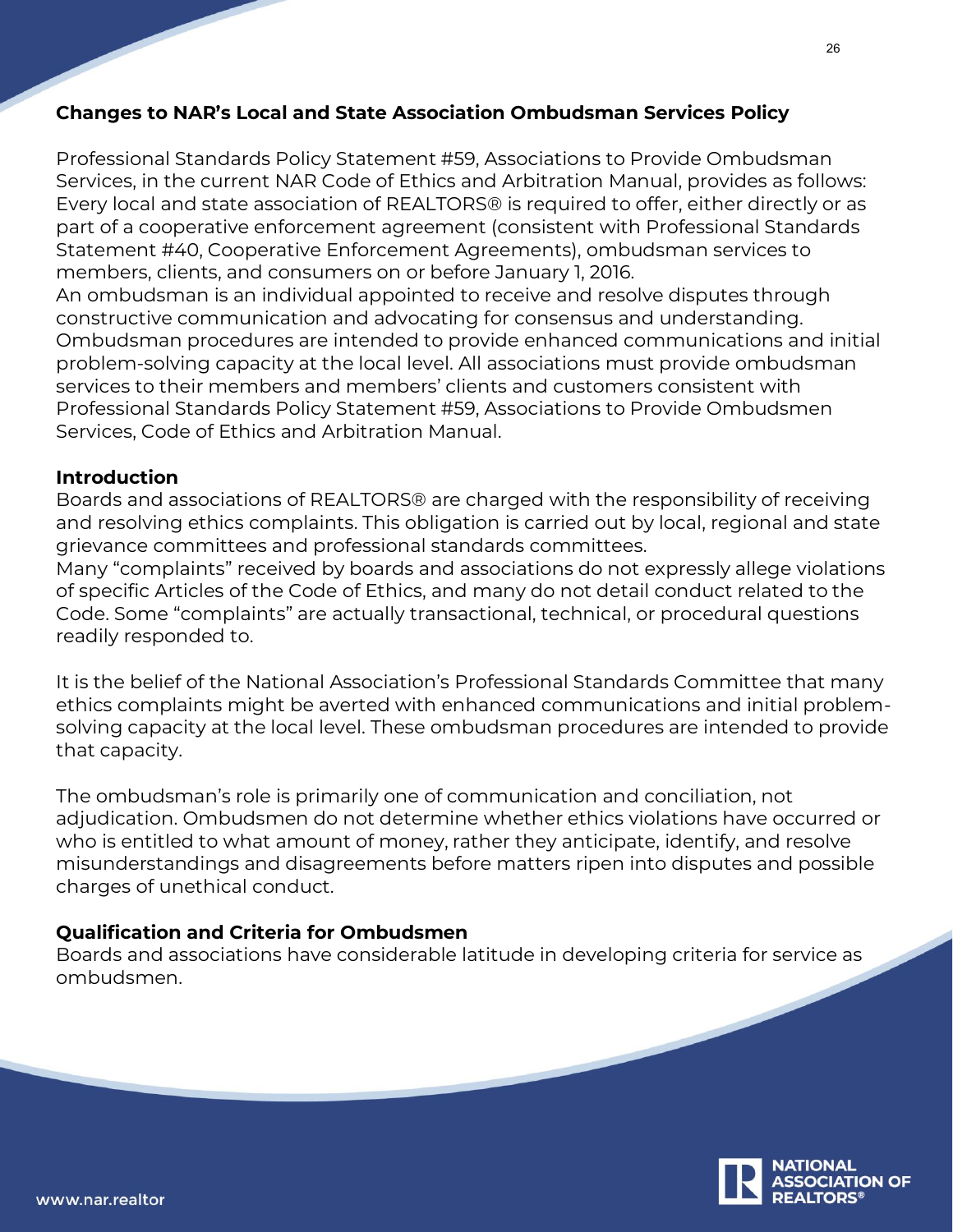At a minimum, ombudsmen should be thoroughly familiar with the Code of Ethics, state real estate regulations, and current real estate practice. Ombudsmen may be REALTORS®, staff members, or others acting on behalf of the local board/association.

## **Insurance Coverage**

Ombudsman are covered through the NAR insurance program, as long as they are acting within the coverage limits described in the policy.

As provided in the **[FAQ](https://www.nar.realtor/programs/nar-insurance-program/faq)** about the National Association of REALTORS® Professional Liability Insurance Program for Associations of REALTORS®, the policy defines an "ombudsman" (or "ombudsperson") as an individual designated by an association to be available for consultation about the association's ethics hearing, arbitration, and/or DRS processes. Only association staff or members may serve as an ombudsman. The policy excludes from coverage any claim that alleges or arises out of any action committed by ombudsman that does not involve an association's ethics hearing, arbitration or the DRS processes.

The following are examples of some situations in which an ombudsman would be covered and other situations when the ombudsman would not be covered:

• A seller contacts the association because they feel their listing broker, who is a REALTOR®, is not responding to phone calls, and may have received offers that they haven't presented to the seller yet. If an ombudsman were appointed to assist the parties, the ombudsman's actions would be covered by the NAR insurance program.

• A buyer contacts the association for help with a short sale transaction. If an ombudsman assisted the buyer, the ombudsman's actions would not be covered by the NAR insurance program.

• REALTOR® A contacts the association because she has reason to believe REALTOR® B has been criticizing her business on Facebook after a difficult transaction. If an ombudsman were appointed to assist the parties, the ombudsman's actions would be covered under the NAR insurance program.

## **Involving the Ombudsman**

Boards and associations have considerable latitude in determining how and when ombudsmen will be utilized. For example, ombudsmen can field and respond to a wide variety of inquiries and complaints, including general questions about real estate practice, transaction details, ethical practice, and enforcement issues. Ombudsmen can also receive and respond to questions and complaints about members; can contact members to inform them that a client or customer has

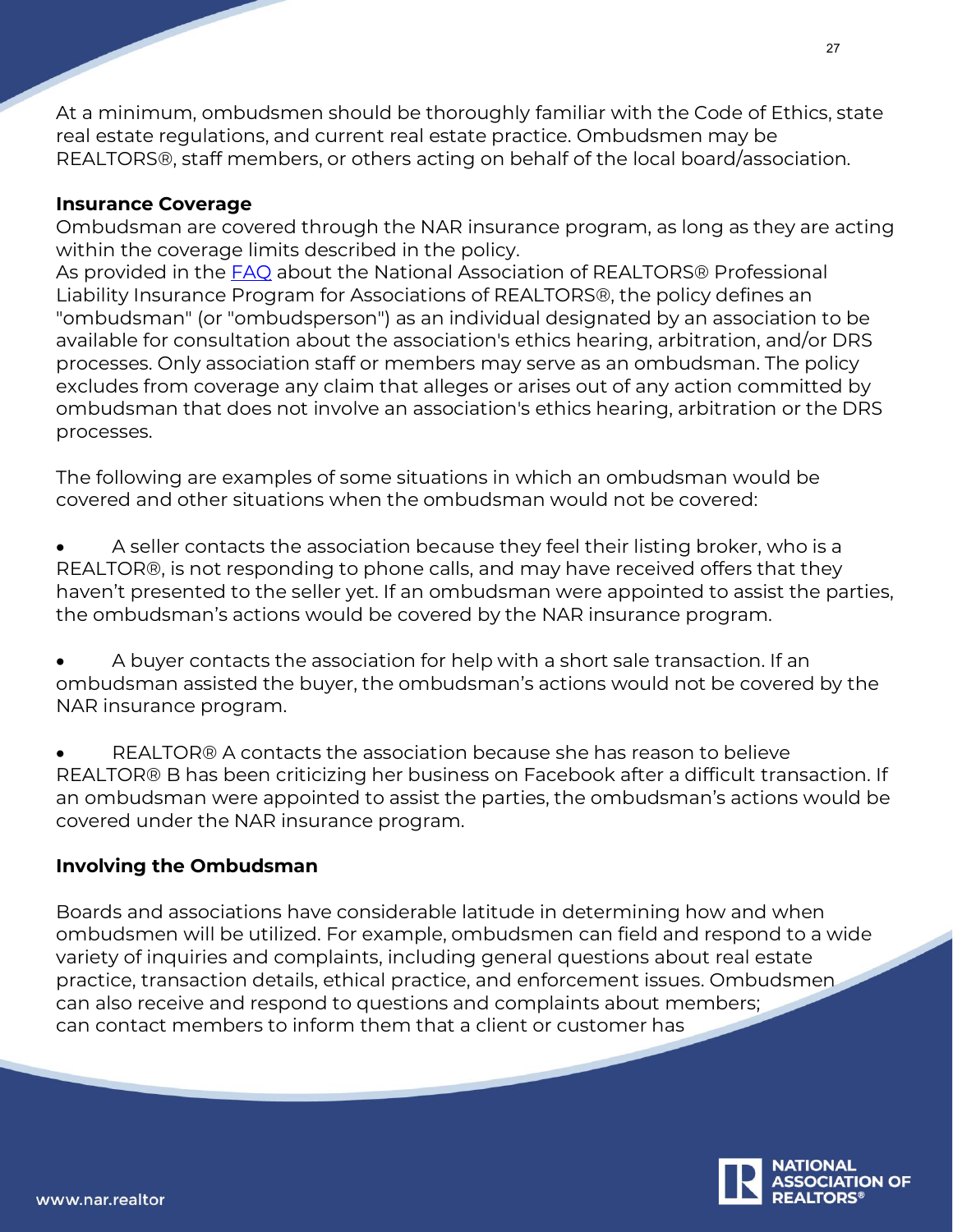raised a question or issue; and can contact members to obtain information necessary to provide an informed response.

In cases where an ombudsman believes that a failure of communication is the basis for a question or complaint, the ombudsman can arrange a meeting of the parties and to facilitate a mutually acceptable resolution.

Where a written ethics complaint in the appropriate form is received, it can be initially referred to the ombudsman who will attempt to resolve the matter, except that complaints alleging violations of the public trust (as defined in Article IV, Section 2 of the NAR Bylaws) may not be referred to an ombudsman. "Public Trust" refers to demonstrated misappropriation of client or customer funds or property, discrimination against the protected classes under the Code of Ethics, or fraud.

In the event the ombudsman concludes that a potential violation of the public trust may have occurred, the ombudsman process shall be immediately terminated, and the parties shall be advised of their right to pursue a formal ethics complaint; to pursue a complaint with any appropriate governmental or regulatory body; to pursue litigation; or to pursue any other available remedy.

## **Right to Decline Ombudsman Services**

Persons filing complaints, or inquiring about the process for filing ethics complaints, will be advised that ombudsman services are available to attempt to informally resolve their complaint. Such persons will also be advised that they may decline ombudsman services and can have their complaint referred to ethics mediation (if available), or considered at a formal ethics hearing.

## **Resolution of Complaints**

If a matter complained of is resolved to the mutual satisfaction of all parties through the efforts of an ombudsman, the formal ethics complaint brought initially (if any) will continue to be processed until withdrawn by the complainant.

## **Failure to Comply With Agreed Upon Resolution**

Failure or refusal of a member to comply with the terms of a mutually agreed on resolution shall entitle the complaining party to resubmit the original complaint or, where a formal complaint in the appropriate form had not been filed, to file an ethics complaint. The time the matter was originally brought to the board or association's attention will be considered the filing date for purposes of determining whether an ethics complaint is timely filed.

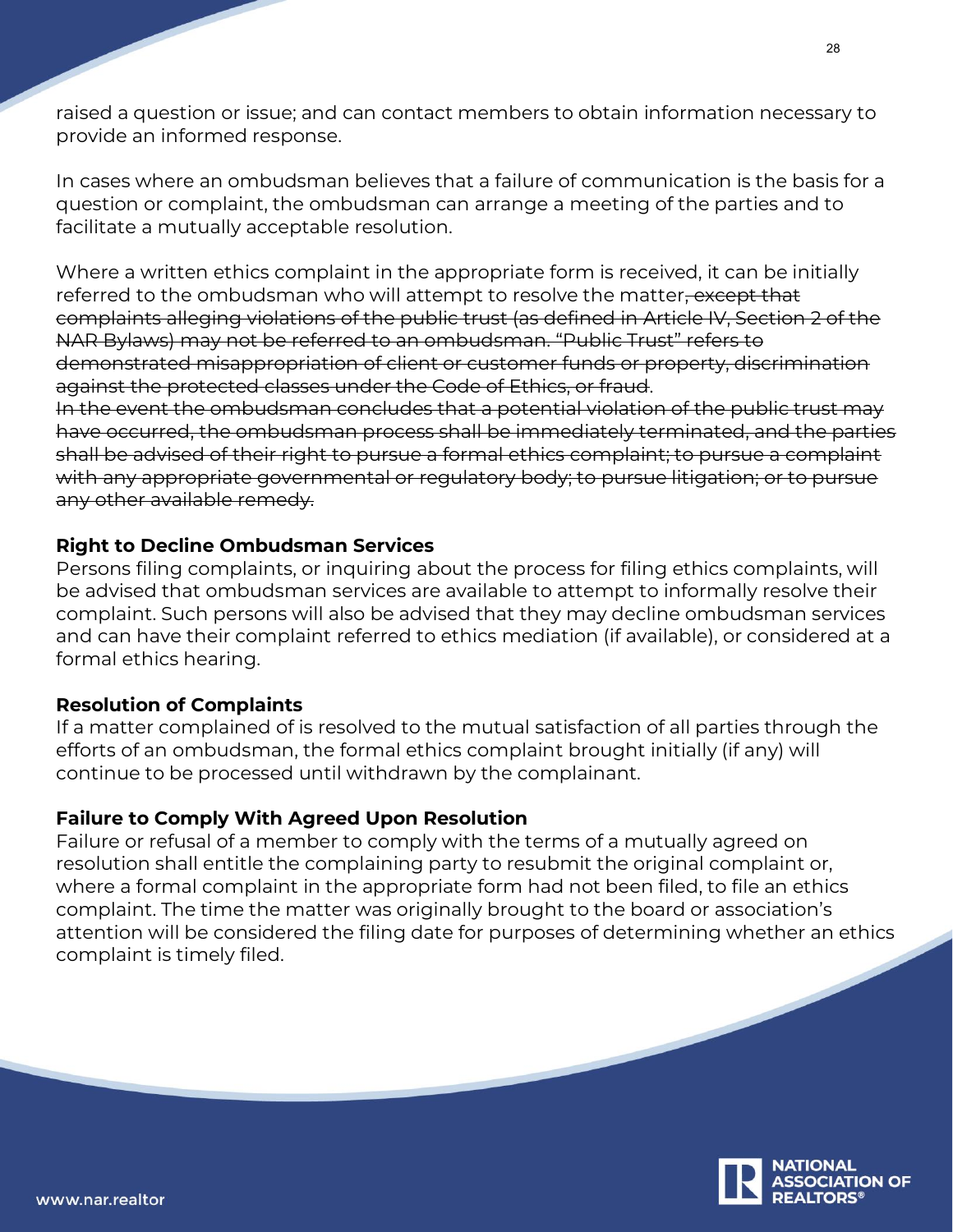## **Referrals to the Grievance Committee or to State Regulatory Bodies**

Ombudsmen cannot refer concerns they have regarding the conduct of any party utilizing their services to the Grievance Committee, to the state real estate licensing authority, or to any other regulatory body. The prohibition is intended to ensure impartiality and avoid the possible appearance of bias. Ombudsman are, however, authorized to refer concerns that the public trust may have been violated to the Grievance Committee.

## **Confidentiality of Ombudsman Process**

The allegations, discussions and decisions made in ombudsman proceedings are confidential and shall not be reported or published by the board, any member of a tribunal, or any party under any circumstances except those established in the Code of Ethics and Arbitration Manual of the National Association as from time to time amended.

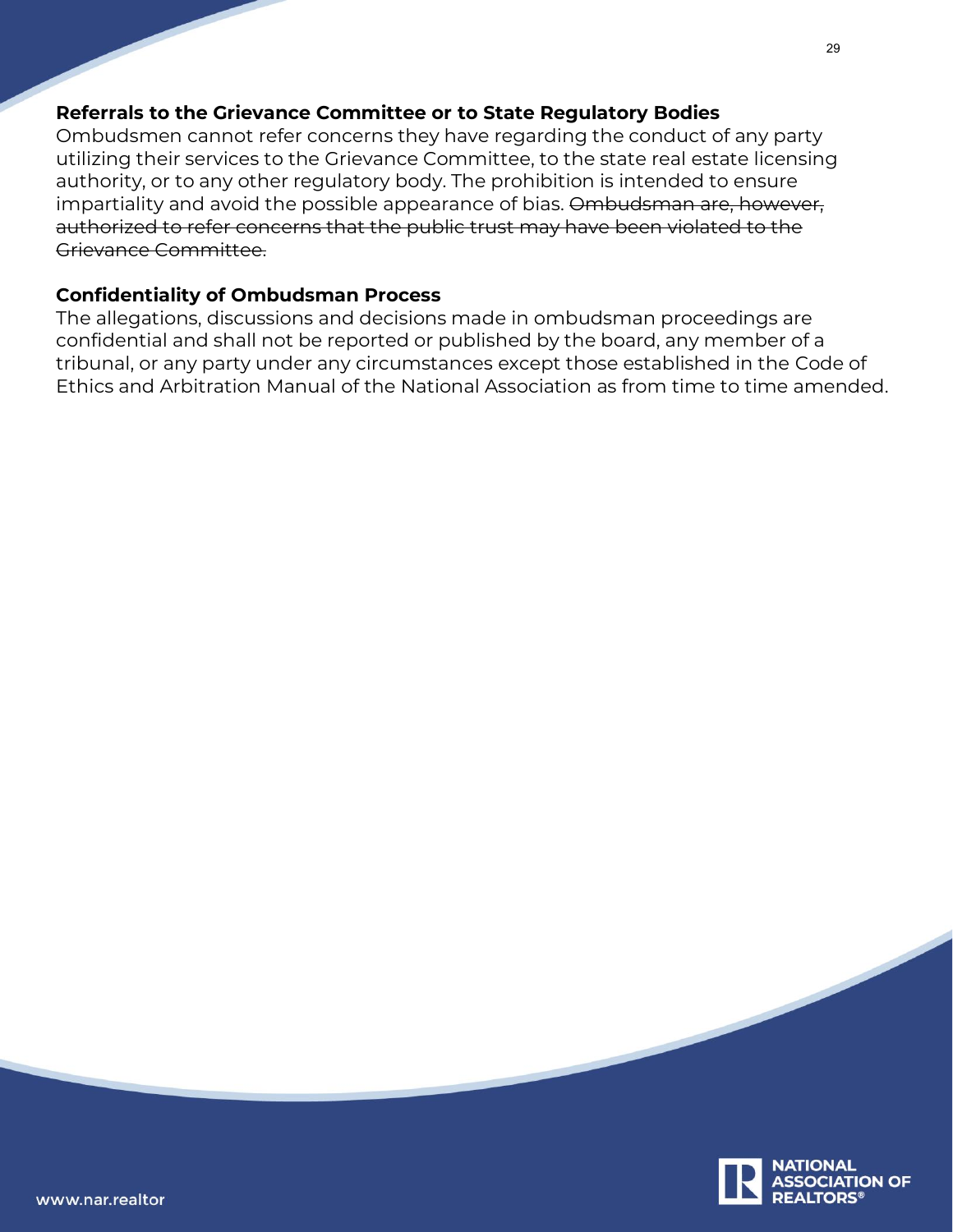## **Six New Case Interpretations Relating to Standard of Practice 10-5:**

[https://www.nar.realtor/code-of-ethics-and-arbitration-manual/case-interpretations](https://www.nar.realtor/code-of-ethics-and-arbitration-manual/case-interpretations-related-to-article-10)[related-to-article-10](https://www.nar.realtor/code-of-ethics-and-arbitration-manual/case-interpretations-related-to-article-10)

## **Case #10-6: Use of Hate Speech and Slurs on the Basis of Race**

In social media discussions, REALTOR® A made the following comments: "I think Black people bring out the worst in us"; "we always knew n------ were violent. They are not Christian"; and described Black protestors as "animals trying to reclaim their territory". A consumer took screenshots of the comments, including REALTOR® A's name, and filed an ethics complaint alleging a violation of Article 10, as interpreted by Standard of Practice 10-5, at the local Association of REALTORS®.

After comprehensive review, the Association's Grievance Committee forwarded the complaint for a hearing. At the hearing, the panel reviewed the evidence presented by the complainant, including screenshots of the comments. REALTOR® A confirmed she had, in fact, posted the statements, but denied that making the statements interfered in her ability to provide equal professional services to anyone because of their race.

The Hearing Panel entered executive session and considered the intended application of Article 10, as interpreted by Standard of Practice 10-5, as noted in Appendix XII to Part Four of the Code of Ethics and Arbitration Manual. The Panel concluded that the comments REALTOR® A posted constituted the use of hate speech and slurs. In their decision, the Panel clarified that this public posting of hate speech and disparagement of individuals based on their race reflected discrimination. REALTOR® A's defense was not accepted by the Hearing Panel, and she was found in violation of Article 10.

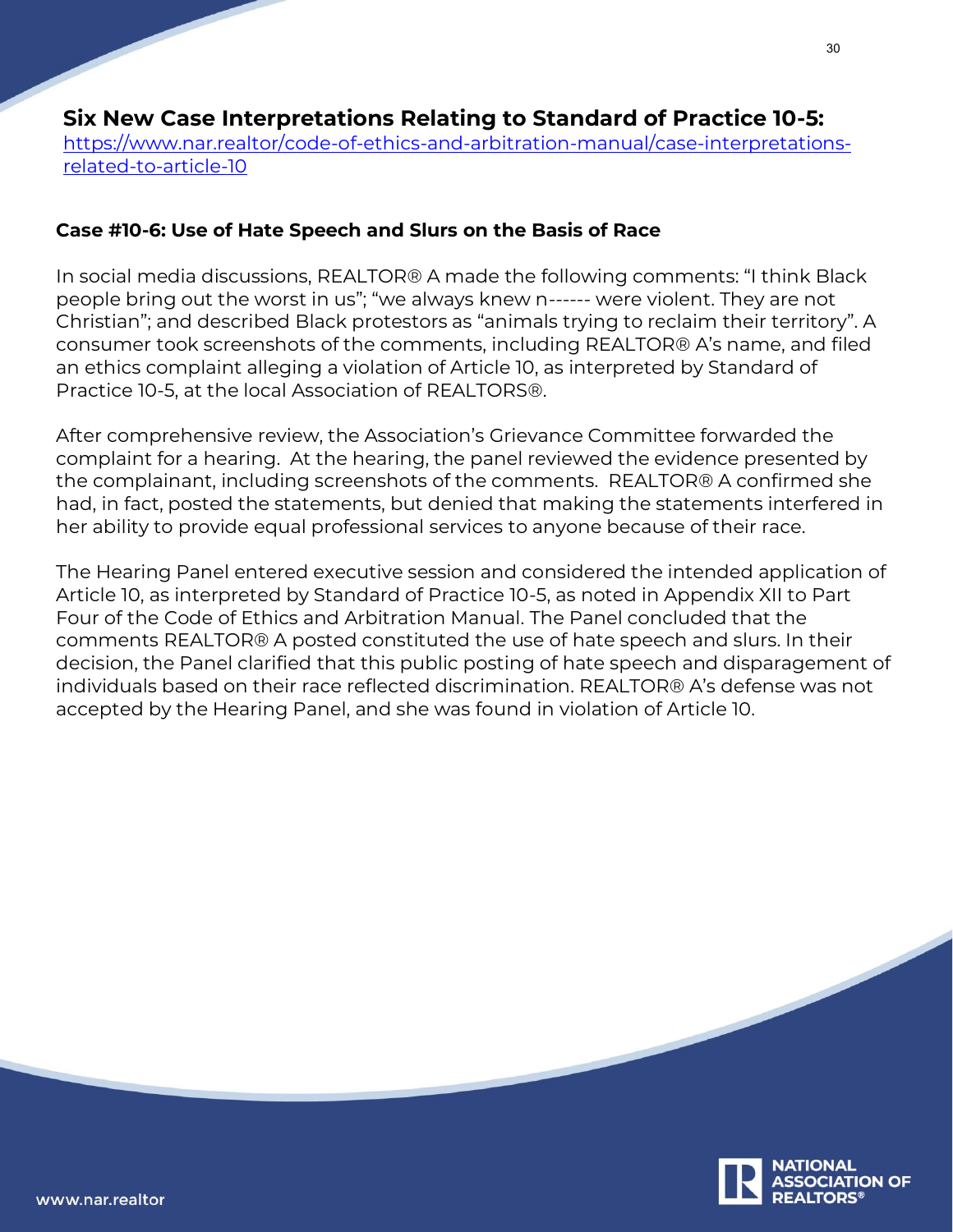## **Case #10-7: Use of Harassing Speech on the Basis of Political Affiliation**

REALTOR® A was a registered member of Political Party Y, and routinely engaged in political discussions on social media and in private conversations. REALTOR® A's conversations and social media posts often included insulting, intimidating, and hostile statements about members of Political Party Z, including aggressively insulting their intelligence, implying they were unpatriotic, and telling them that if they disagreed with him, they should leave the country.

REALTOR® B witnessed numerous instances where REALTOR® A harassed others on the basis of their membership in Political Party Z, and believed that REALTOR® A was using harassing speech. He filed an ethics complaint with the local Association of REALTORS®, alleging REALTOR® A violated Article 10 as interpreted by Standard of Practice 10-5.

The complaint was reviewed by the Association's Grievance Committee, who examined the allegations to determine whether, if taken as true, they would constitute a violation of the Code of Ethics. Ultimately the Grievance Committee dismissed the complaint, as the complainant's sole argument was that REALTOR® A had discriminated against individuals based on their political affiliation with Political Party Z. As political affiliation is not a protected class under Article 10, the allegations in the complaint, even if true, could not constitute a violation of the Code of Ethics.

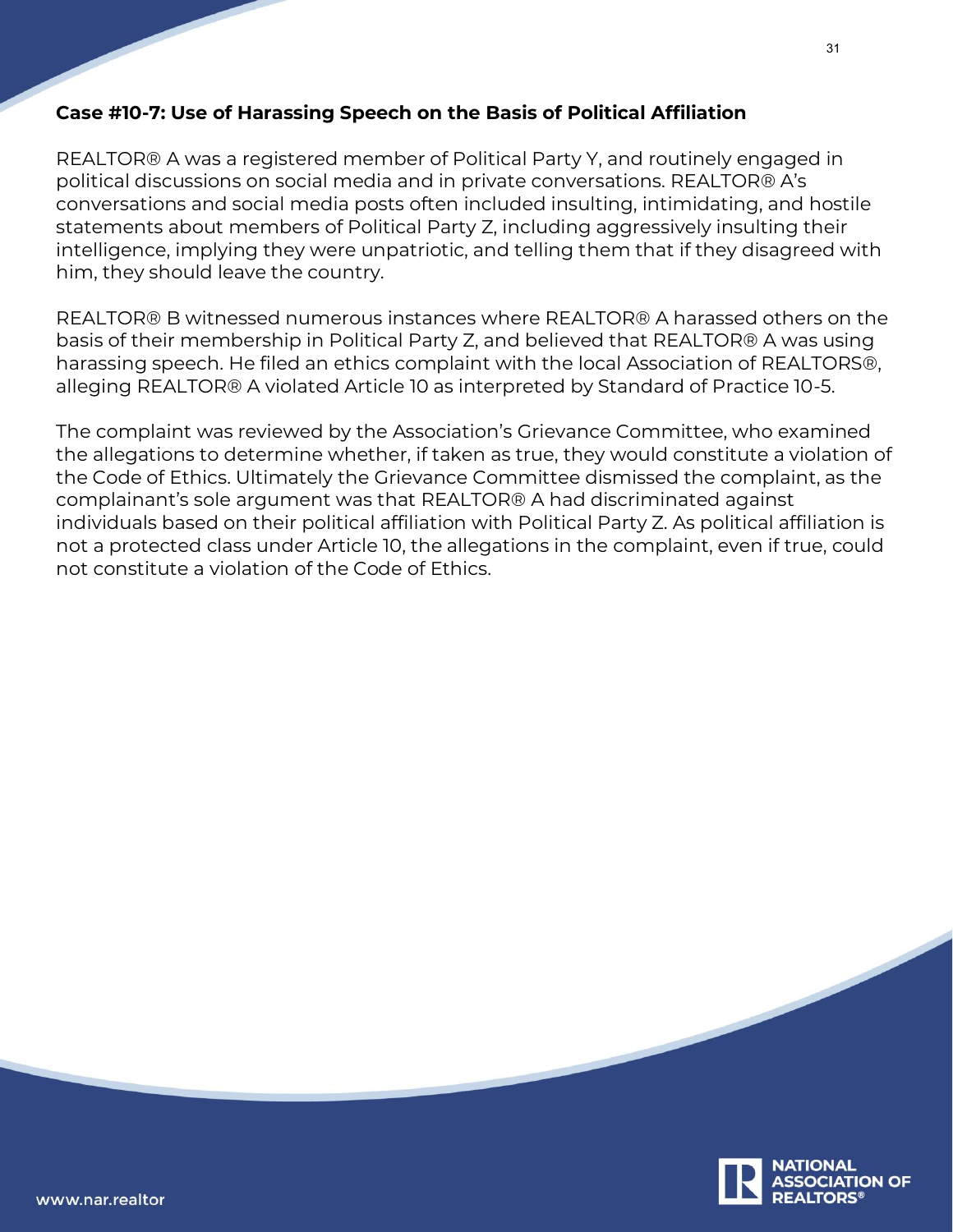## **Case #10-8: Use of Harassing Speech against Protestors**

A group of protestors, supporting the equal treatment of women, gathered peacefully for a march in Washington, D.C. The group requested and was approved for the appropriate permits, and while local law enforcement was on site to provide assistance, no criminal activity was reported.

REALTOR® A, in response to the march, posted on social media, "These morons have nothing better to do than come all the way to Washington to gripe about a problem that doesn't even exist. This is why women shouldn't be allowed to leave the house. Get back in the kitchen where you belong." REALTOR® B saw REALTOR® A's comments, and filed a complaint with the local Association of REALTORS® alleging REALTOR® A's comments against the protestors constituted harassing speech against members of a protected class, and as such were a violation of Article 10 as illustrated by Standard of Practice 10-5. The Association's Grievance Committee forwarded the complaint for a hearing.

At the hearing, REALTOR® B argued that REALTOR® A's comments constituted objectively harassing speech against individuals on the basis of sex. In response, REALTOR® A argued that his comments were directed at protestors, which are not a protected class, and that, in fact, the group was comprised of both men and women. In their decision, the panel noted that while REALTOR® A's comments were addressed to a group of both men and women, they included disparaging, discriminatory comments about women such that the complainant had demonstrated with clear, strong, and convincing proof that REALTOR® A had used harassing speech under Standard of Practice 10-5 and thus was in violation of Article 10.

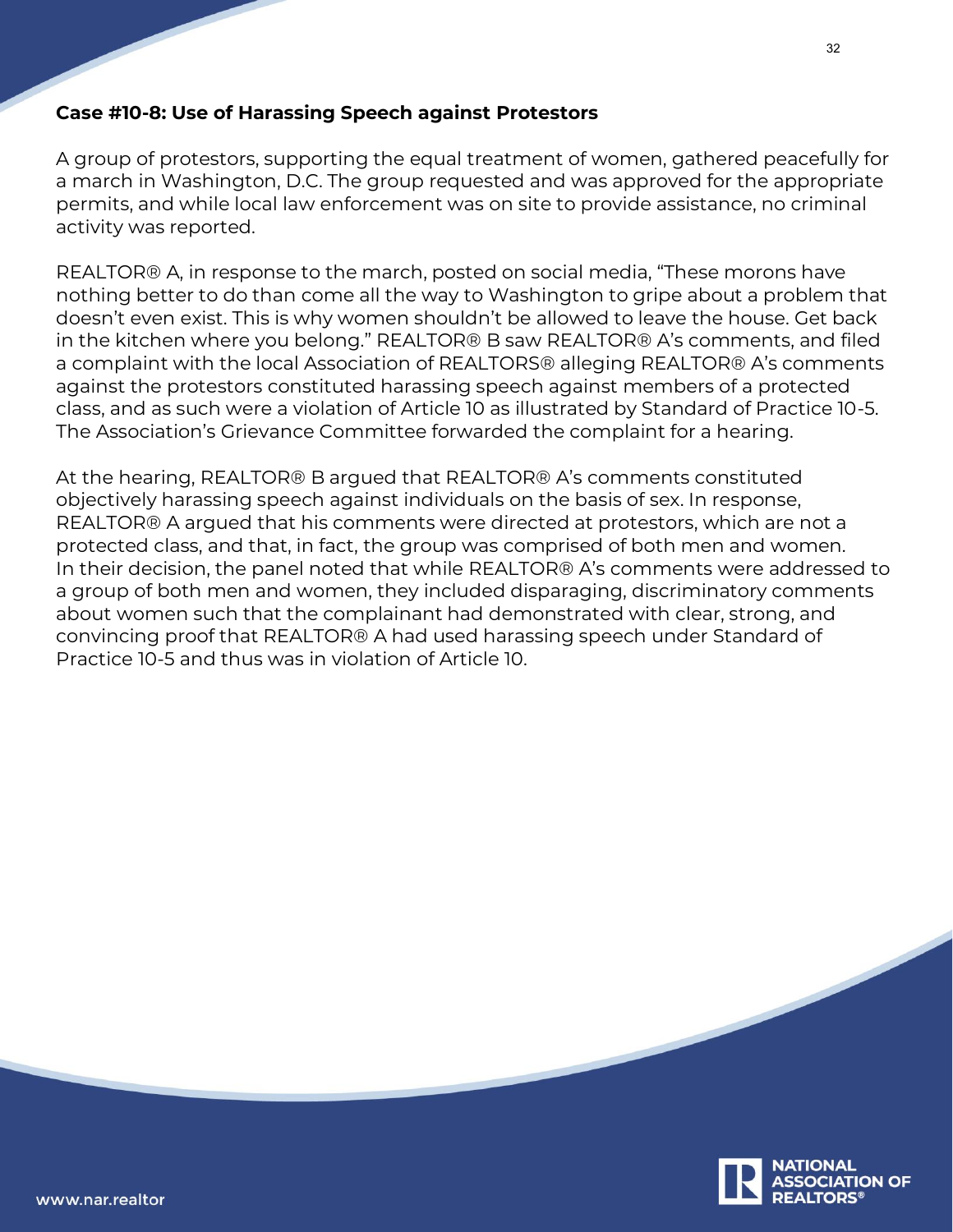## **Case #10-9: Use of Speech or Ideas included in Religious Doctrine**

REALTOR® A was a preacher in his local church, and stated before a group of congregants, "Lesbians and Homosexuals are murderers according to the scriptures!" One of the congregants filed an ethics complaint against REALTOR® A, alleging this statement violated Article 10 as interpreted by Standard of Practice 10-5. The complainant argued in his complaint that REALTOR® A's statement constituted hate speech. The local Association's Grievance Committee reviewed the complaint, and forwarded it for a hearing.

At the hearing, the complainant argued that REALTOR® A's statement constituted hate speech because the remarks were objectively insulting and offensive, and because the speech was based on sexual orientation, a protected class under the Code of Ethics. REALTOR® A testified that his statement was based on his interpretation of the Biblical scripture, and that his teachings were designed to help his congregants understand the true teachings of God. The Hearing Panel found REALTOR® A in violation of Article 10, noting that the complainant's testimony had provided clear, strong and convincing proof that REALTOR® A's statement was "intended to insult, offend or intimidate," and that it was "disparaging or abusive," as explained by Appendix XII to Part 4 of the *Code of Ethics and Arbitration Manual*. The complainant's testimony further provided clear, strong, and convincing proof that the alleged speech was based on one of the protected classes under Article 10, sexual orientation.

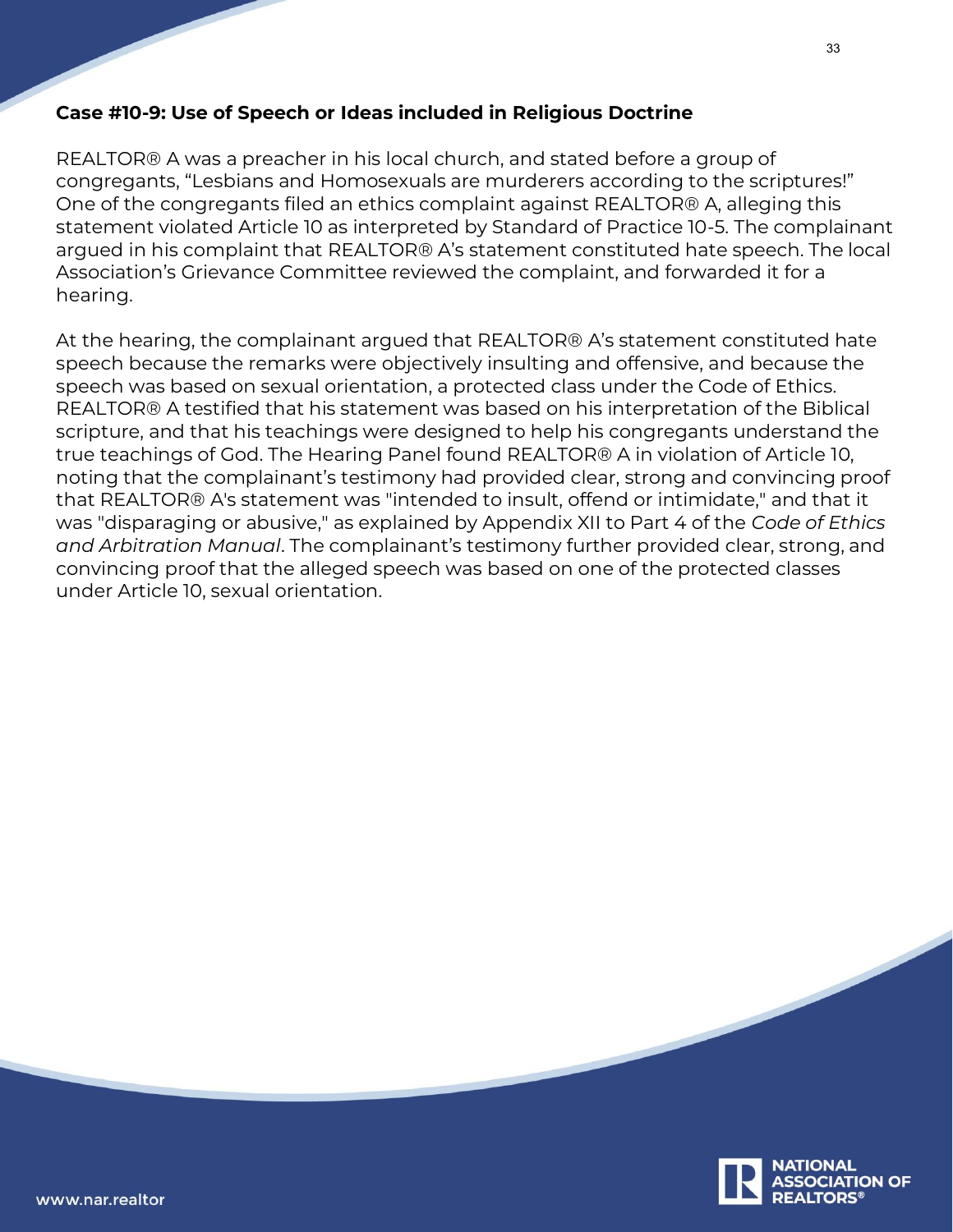## **Case #10-10: Use of Speech or Ideas included in Religious Doctrine**

REALTOR® A leads a weekly Bible study group in the evenings. During one such study group, REALTOR® A led the group in a discussion of Biblical passages concerning homosexuality, referencing several differing interpretations of said passages. At one point during the discussion, REALTOR® A stated, "some have said these verses clearly prohibit and condemn same-sex relationships". An attendee of the group found this to be inappropriate and filed an ethics complaint alleging a violation of Article 10, as interpreted by Standard of Practice 10-5, at the local Association of REALTORS®.

After comprehensive review, the Association's Grievance Committee forwarded the complaint for a hearing. The complainant argued that REALTOR® A's statement represented his own personal beliefs about homosexuality. REALTOR® A confirmed that the complainant had quoted him correctly but argued that he presents all sides of Biblical interpretation for historical context, and that he is careful to leave any personal opinions out of the study group, as evidenced by his use of "some have said."

The Hearing Panel entered executive session and considered the intended application of Article 10, as interpreted by Standard of Practice 10-5, as noted in Appendix XII to Part Four of the *Code of Ethics and Arbitration Manual*. The Panel concluded that REALTOR® A's comments were not intended to convey a discriminatory opinion and did not constitute the use of hate speech and slurs. REALTOR® A was not found in violation of Article 10.

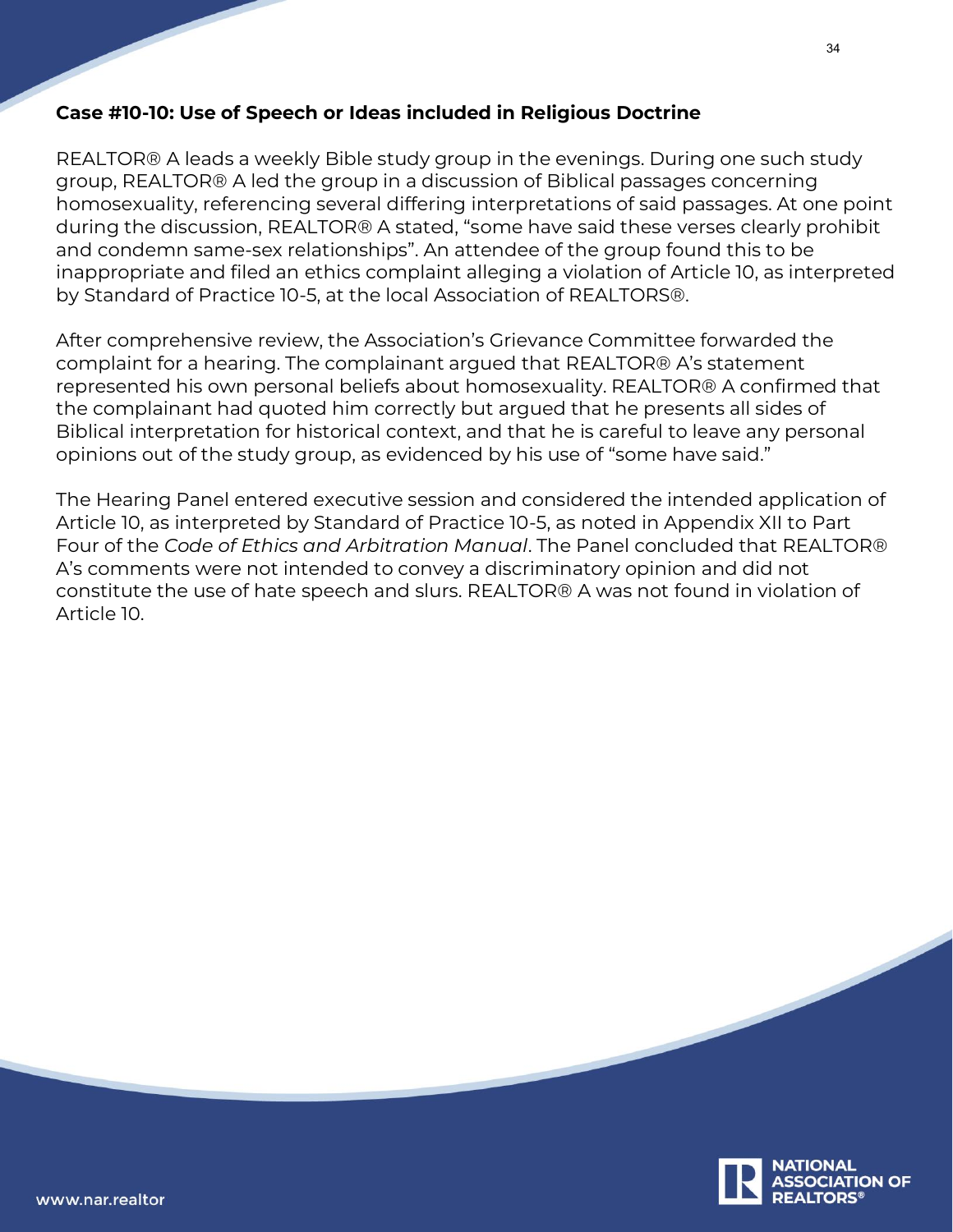## **Case #10-11: Display of Symbols**

When searching real estate listings on a brokerage website, a potential homebuyer noticed a listing with the Confederate flag prominently displayed in the property photos. She filed an ethics complaint against the listing broker alleging a violation of Article 10, as interpreted by Standard of Practice 10-3 and Standard of Practice 10-5, at the local Association of REALTORS®. The complainant argued in her complaint that the Confederate flag is a symbol of racial exclusion and that the listing broker's display of the photos conveyed a preference and discrimination based on race. The local Association's Grievance Committee reviewed the complaint and forwarded it for a hearing.

At the hearing, the complainant testified that she felt threatened by the display of the Confederate flag and took it to mean that she would not be welcome in the home or the neighborhood if she were to make an offer on the property. The listing broker testified that he should not be held responsible for what is displayed in a client's home and could not offer an explanation for his client's motives in displaying the Confederate flag.

The Hearing Panel concluded that the listing broker is indeed responsible for content he displays publicly when engaging in real estate brokerage. The Hearing Panel also discussed whether the display of the flag indicated an illegal preference or discrimination. Using the standard of whether a "reasonable person" would think display of the Confederate flag conveyed a discriminatory preference, The Hearing Panel determined that the listing broker's inclusion, intentional or not, of photos including the Confederate flag could be reasonably construed as indicating a racial preference or illegal discrimination based on a protected class, and therefore was a violation of Article 10, as interpreted by Standard of Practice 10-3 and Standard of Practice 10-5.

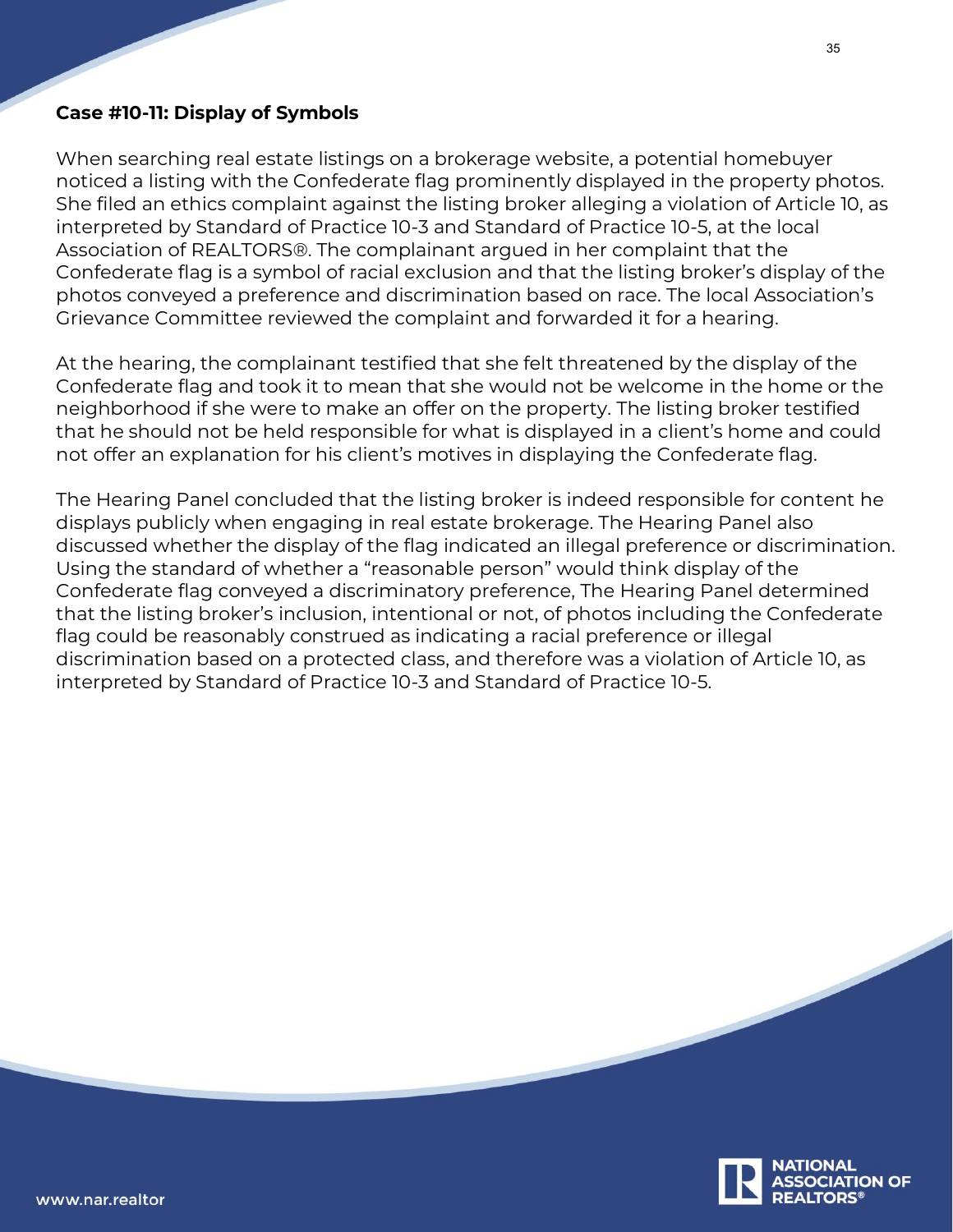## **The following procedural guides are available for virtual hearings on nar.realtor**

[https://www.nar.realtor/about-nar/policies/resources-for-professional-standards](https://www.nar.realtor/about-nar/policies/resources-for-professional-standards-administrators)[administrators](https://www.nar.realtor/about-nar/policies/resources-for-professional-standards-administrators)

- $\checkmark$  Sample Chairperson's Procedural Guide Conduct of a Virtual Arbitration Hearing
- $\checkmark$  Sample Chairperson's Procedural Guide Conduct of a Virtual Ethics Hearing
- $\checkmark$  Sample Chairperson's Procedural Guide Conduct of a Virtual Ethics Appeal
- $\checkmark$  Sample Chairperson's Procedural Guide Conduct of a Virtual Procedural Review Hearing

## **Best practices for virtual hearings can also be found on-line at the link above**

1. Set the virtual platform meeting duration for 8 hours to make sure your meeting doesn't end prior to the hearing adjournment.

2. Be sure to adjust the platform settings so that there is no ability for anyone to use the "chat".

3. Make sure to include the ability to manually assign parties and counsel, if any, into a private meeting space on the platform if available or have a plan to utilize some other method for a private conversation to take place should a recess be requested to discuss settlement of an arbitration during the hearing or post hearing.

4. Make sure all panelists, parties, witnesses, counsel are familiar with the virtual platform. 5. Confirm that the Professional Standards Administrator or staff have confirmed the identity of all parties, witnesses and counsel by requesting verification of at least one government-issued, photo ID card (e.g., driver's license, state ID card, or Passport) prior to being admitted to the hearing.

- 6. Everyone must be able to participate with their video on and be visible at all times.
- 7. No virtual backgrounds allowed.
- 8. Confirm that the panel is available for the entire day for the hearing.

9. Make sure you have set the meeting to allow the host to share documents from their computer via the chat function or be prepared to e mail all parties, panelists and board counsel.

10. Make a list of the parties', witnesses', panelists' and board counsel's cell phone numbers in advance of the hearing and have them on hand. Advise the panel to text the Administrator if they have any questions or need a break during the hearing.

11. Make sure everyone has the contact information for the Administrator prior to the hearing.

12. Have a plan to contact your board counsel if you need them.

13. Stop the hearing if someone loses connection.

14. Encourage parties to submit their evidence in advance and advise that attempting to introduce evidence at the hearing could result in a delay or postponement of the hearing.

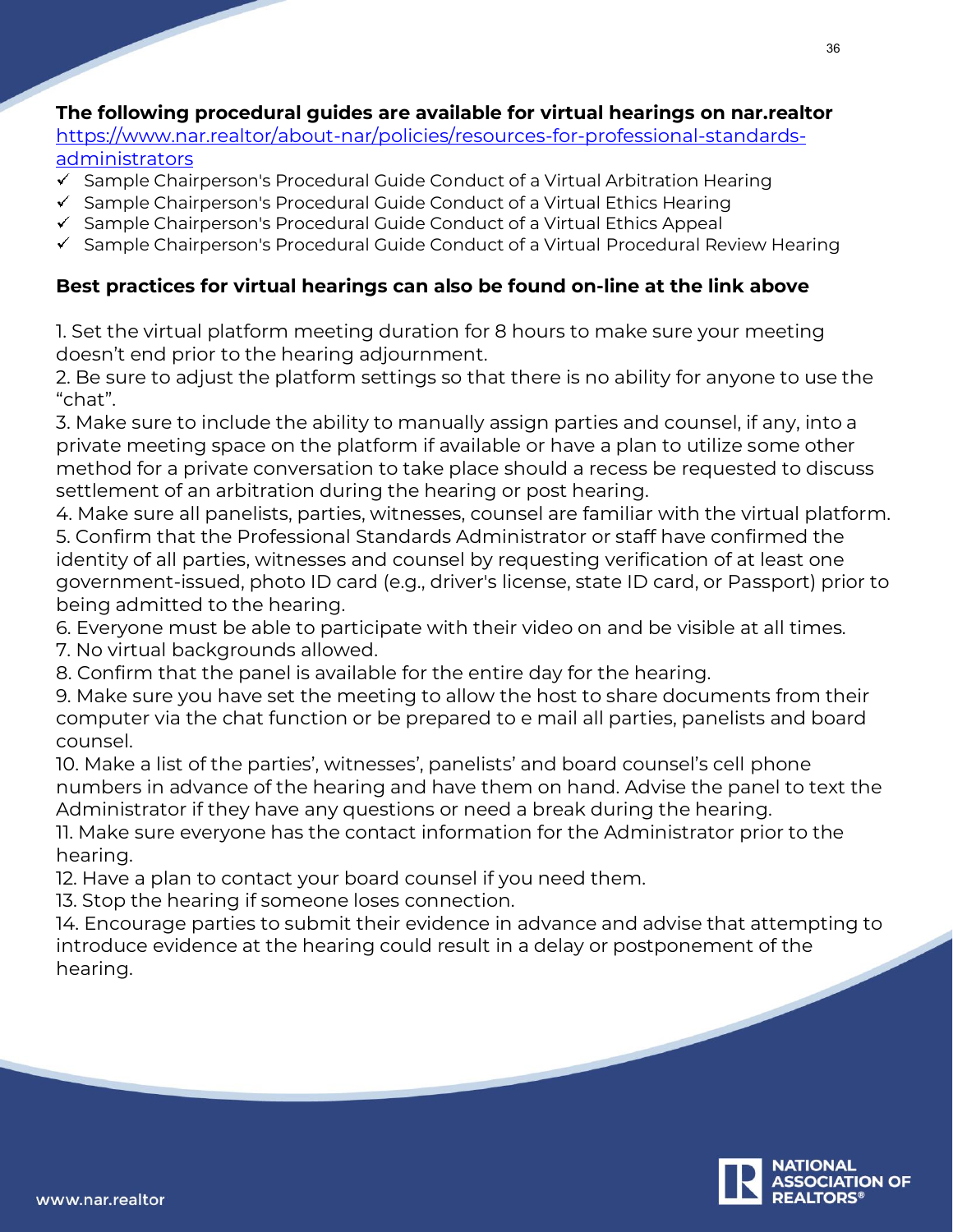15. Establish a system for documents submitted the day of the hearing. The administrator should be the communications channel, have the documents emailed to the administrator for distribution to the panel and parties. If submitted into evidence, the document can be distributed to the parties and panel via e mail from the administrator or through the chat feature by the host (administrator)

16. If sharing your screen, turn off or silence email notifications, phone apps etc. as you do not want to be distracted during the hearing.

17. Screen sharing can only be done with a document after it has been distributed and marked into the record.

18. Have a system so it is easy to display evidence should the chair wish to show a document. i.e., do not have a lot open on your computer when you share your screen. Have a separate folder with the hearing documents so it is streamlined and easy to pull up if needed.

19. Include the link on the "Official Notice of Hearing" in the space for "place of hearing" … insert "Virtual Hearing through ((insert your virtual platform of choice and add link). 20. E mail the link again to all parties, panelists, counsel, etc. the morning of the hearing. 21. Include the remote verifications in correspondence prior to any virtual session so everyone is aware of the process for the day and what is expected of them, i.e., private location, etc.

22. Set expectations that the parties and their witnesses or counsel will be in the waiting room until ready to start the hearing and that witnesses will be placed back in the waiting room after being sworn in until the party is ready for the testimony.

23. Panel members should sign in 30 minutes in advance of the hearing.

24. Schedule a pre-hearing meeting with the panel and board counsel to go over procedure and answer any questions prior to the actual hearing.

25. Parties, witnesses and counsel should sign into the virtual platform 15 minutes in advance of the hearing.

26. When parties enter the hearing, be sure to change their names. It will be easier to identify each person if they have a title next to their name.

Examples:

John Smith, Complainant Mark J. Wallach, Esq., Complainant's Counsel, Mark Jones, Respondent Hearing Panel Chair, Joan Morris Jane Wong, Professional Standards Administrator

27. If the panel must go into executive session during the hearing, place everyone else in the waiting room until the executive session is concluded.

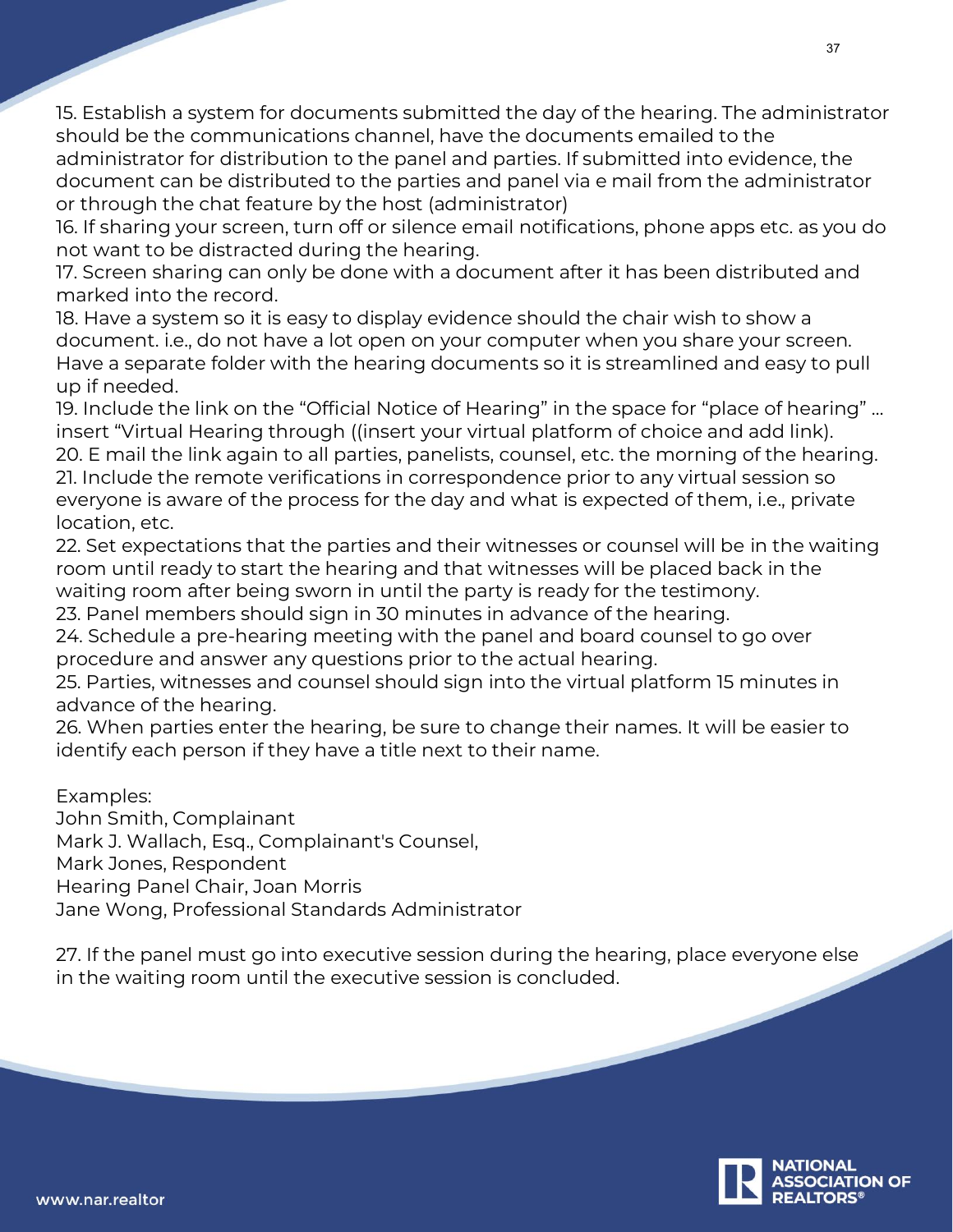28. If at all possible, have two administrators or one administrator and one staff on the remote meeting. One who is the official Professional Standards Administrator and one to do the name changes, admit the witnesses, send messages to the waiting room and keep a general "eye" on all participants, i.e., that they are on camera, no one else is with them that hasn't been approved, etc.

29. Obtain consent from all participants prior to recording the hearing. Recording should be conducted in accordance with state law.

30. Certificate of qualification – transmit to the panel electronically prior to the hearing and obtain electronic signatures or scans of signed copies. Alternatively, put the language from the form directly into the record and have the panel verbally acknowledge agreement on the record.

31. When verifying that someone is in a private location, if staff can see that is not the case, you prompt the chair to take time to allow that person to move to a secure and confidential location.

32. Encourage parties to have their entire case file available. Any party to a hearing has the right to obtain a copy of the Board's official recording, subject to the aforementioned limitations, and subject to payment of the Board's duplication costs. Any duplication will be conducted under the supervision of the Board. If the Board transcribes its official recording, any party to the hearing may obtain a copy of the transcript, subject to the aforementioned limitations and paying the Board's transcription costs. If more than one party requests copies of the transcript, the Board's costs will be apportioned between or among the parties.

## **The following procedural guides for counter ethics complaints and counterarbitration requests can be found at nar.realtor** [https://www.nar.realtor/about](https://www.nar.realtor/about-nar/policies/forms-models-templates-brochures-and-scripts)[nar/policies/forms-models-templates-brochures-and-scripts](https://www.nar.realtor/about-nar/policies/forms-models-templates-brochures-and-scripts)

- Chairperson's Procedural Guide Conduct of a Complaint and a Counter-Complaint
- Chairperson's Procedural Guide Conduct of an Arbitration Request and Counter-Arbitration Request

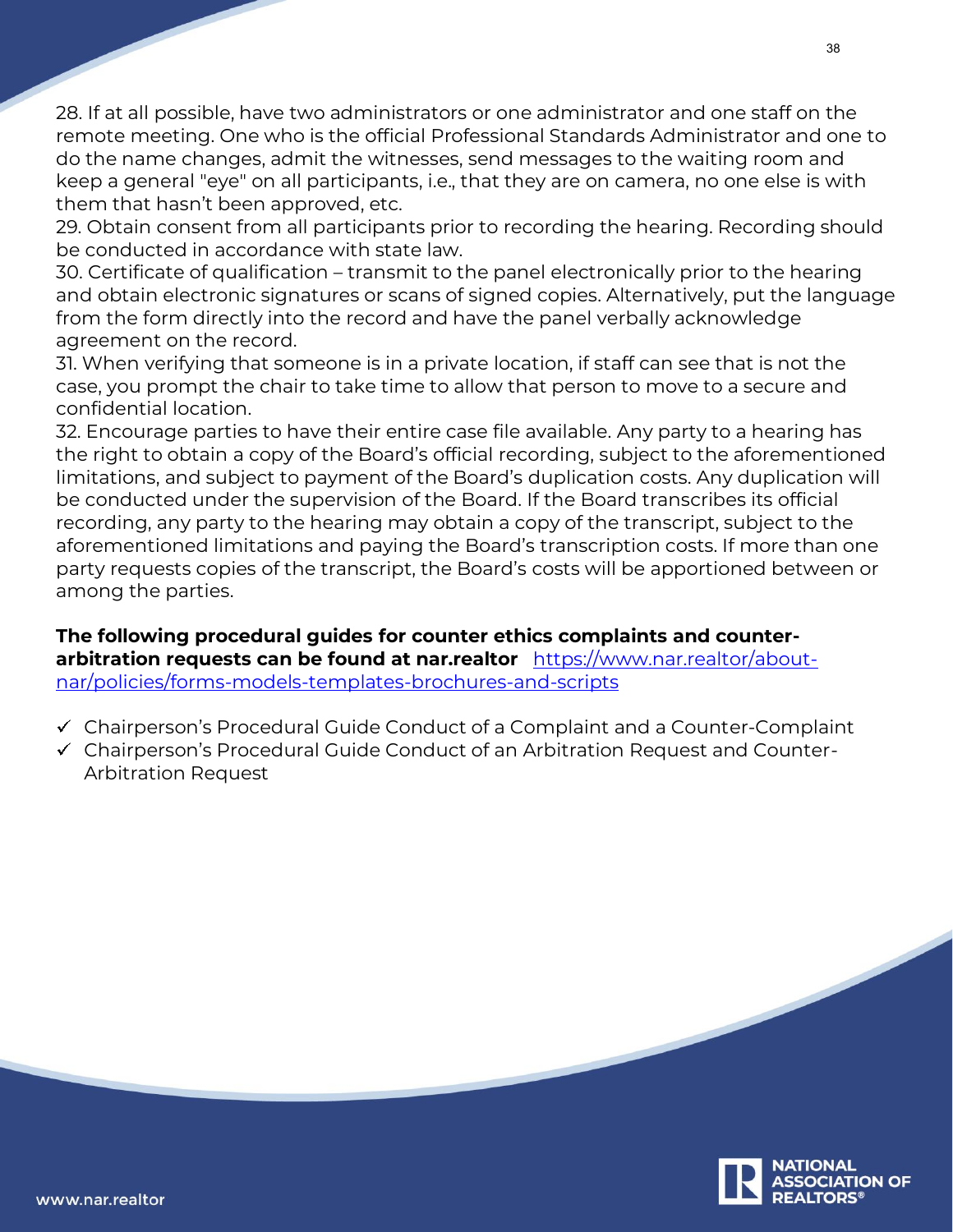## **Additional Points of Interest**

1. In 2019 the National Association's Leadership Team approved several recommendations of the Code of Ethics Presidential Advisory Group that did not require a Board of Directors vote. To view those changes, listen to a webinar explaining the changes, view a comprehensive implementation chart related to those changes, view the changes to the learning objectives for cycle 7, and see a list of frequently asked questions, go to:

[https://www.nar.realtor/about-nar/governing-documents/code-of-ethics/code-of-ethics-training](https://www.nar.realtor/about-nar/governing-documents/code-of-ethics/code-of-ethics-training-requirement-now-every-three-years)[requirement-now-every-three-years](https://www.nar.realtor/about-nar/governing-documents/code-of-ethics/code-of-ethics-training-requirement-now-every-three-years)

2. Go to these links to review consequences for non-compliance for REALTORS® who have not completed Cycle 6 by December 31, 2021:

[https://www.nar.realtor/about-nar/policies/good-sense-governance/good-sense-governance-approval](https://www.nar.realtor/about-nar/policies/good-sense-governance/good-sense-governance-approval-of-courses-for-code-of-ethics-training-credit)[of-courses-for-code-of-ethics-training-credit](https://www.nar.realtor/about-nar/policies/good-sense-governance/good-sense-governance-approval-of-courses-for-code-of-ethics-training-credit) [https://www.nar.realtor/about-nar/governing-documents/code-of-ethics/code-of-ethics](https://www.nar.realtor/about-nar/governing-documents/code-of-ethics/code-of-ethics-training/consequences-for-failure-to-complete-code-of-ethics-training)[training/consequences-for-failure-to-complete-code-of-ethics-training](https://www.nar.realtor/about-nar/governing-documents/code-of-ethics/code-of-ethics-training/consequences-for-failure-to-complete-code-of-ethics-training)

- 3. The 2022 National Association's Mediator/Mediation training is scheduled for September 7, 8, and 9 in Chicago. Registration details expected to open the end of January: [https://www.nar.realtor/events/mediator/mediation-training.](https://www.nar.realtor/events/mediator/mediation-training)
- 4. Staff is invited to join Diane Mosley, NAR's Director of Training and Policy Resources, on the last Tuesday of each month for an interactive discussion from 1 – 2 CT. For more information and to register for any currently scheduled session, please go to:

<https://www.nar.realtor/about-nar/policies/professional-standards-monthly-sessions>

- 5. The Citation Policy's Schedule of Fines will be revised in January to reflect the revision to Standard of Practice 12-1. Note: the change to Standard of Practice 1-8 may be added at a later time.
- 6. The complete listing of all Statements of Professional Standards Policy, in chronological order, is available on-line at nar.realtor. Policy Statements applicable to ethics and arbitration remain in the *Code of Ethics and Arbitration Manual* in their respective sections, but the complete list appears on-line: <http://www.nar.realtor/policy/statements-of-professional-standards-policy>

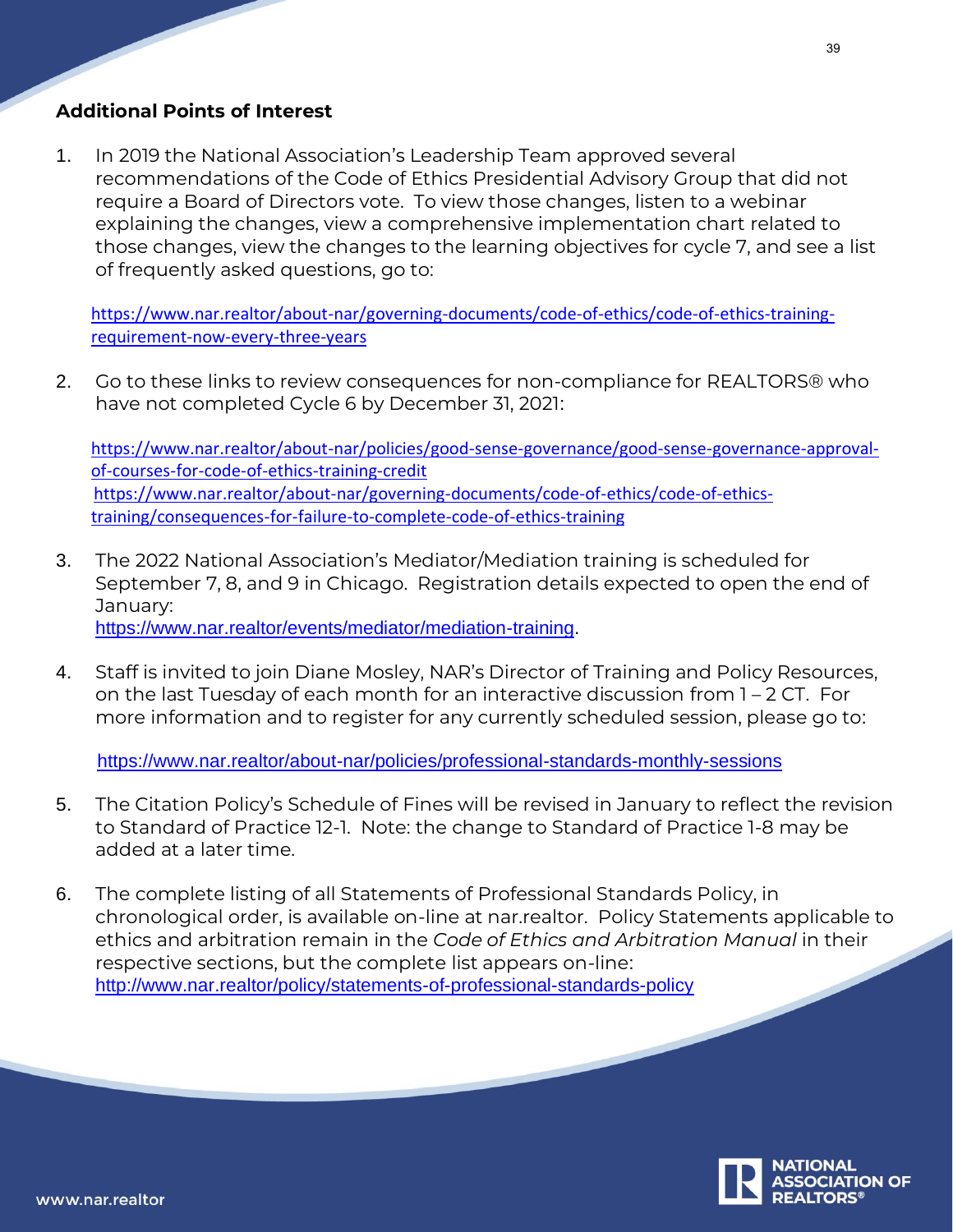7. The Professional Standards Training Guide, NAR Model Citation Policy, the Ombudsman Procedures, Ethics Mediation, and the Ethics Fast Track Supplement are found on-line:

<http://www.nar.realtor/policy/professional-standards-training-guide>

<https://www.nar.realtor/policy/nar-model-citation-policy-and-schedule-of-fines>

[https://www.nar.realtor/ae/manage-your-association/local-and-state-association-ombudsman](https://www.nar.realtor/ae/manage-your-association/local-and-state-association-ombudsman-services)[services](https://www.nar.realtor/ae/manage-your-association/local-and-state-association-ombudsman-services)

[https://www.nar.realtor/code-of-ethics-and-arbitration-manual/ethics/part-4-appendix-xi-ethics](https://www.nar.realtor/code-of-ethics-and-arbitration-manual/ethics/part-4-appendix-xi-ethics-mediation)[mediation](https://www.nar.realtor/code-of-ethics-and-arbitration-manual/ethics/part-4-appendix-xi-ethics-mediation)

<https://www.nar.realtor/about-nar/policies/fast-track-supplement-to-ceam>

Revised 12/30 dmn